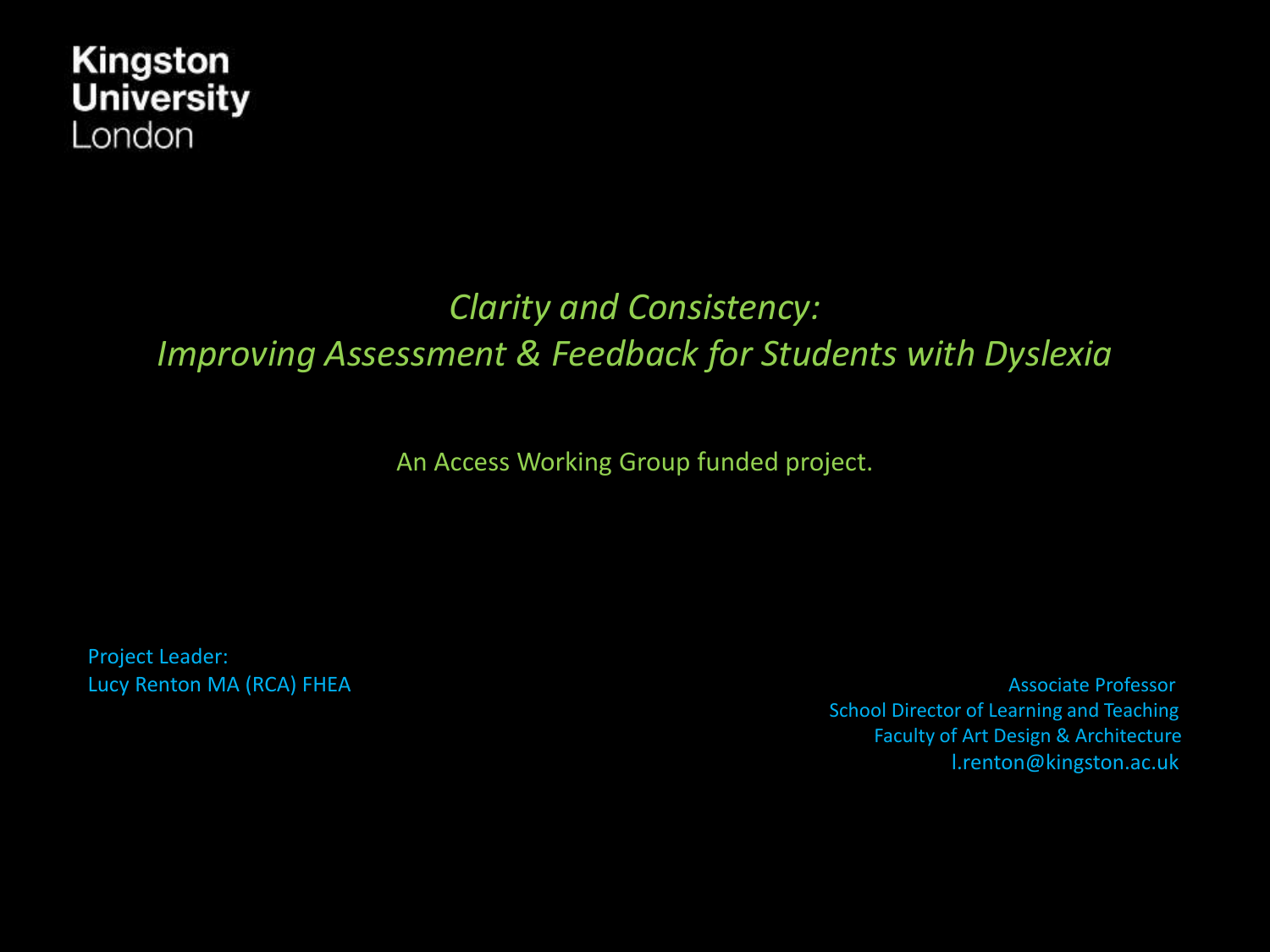

# Acknowledgements

Many people have contributed to our ongoing project in the last two years including:

**Dr. Bernadette Blair** Emeritus Professor

**Laura Stott** Academic Skills Advisor

**Portia Ungley** Senior Lecturer

**With thanks for contributions also from:** Joanna Bailey, Gloria Bassoli, Nidia Bissoli- Warwick, Sinead Evans, Kelly Ewing, Terry Finnegan, Justine Langford, Paddy O'Shea, Angela Partington, Paul Postle, Helen Potkin, Martin Rees, Paul Simonson, FADA course leaders and the students at Kingston University London and elsewhere who have participated in the first stage of this project.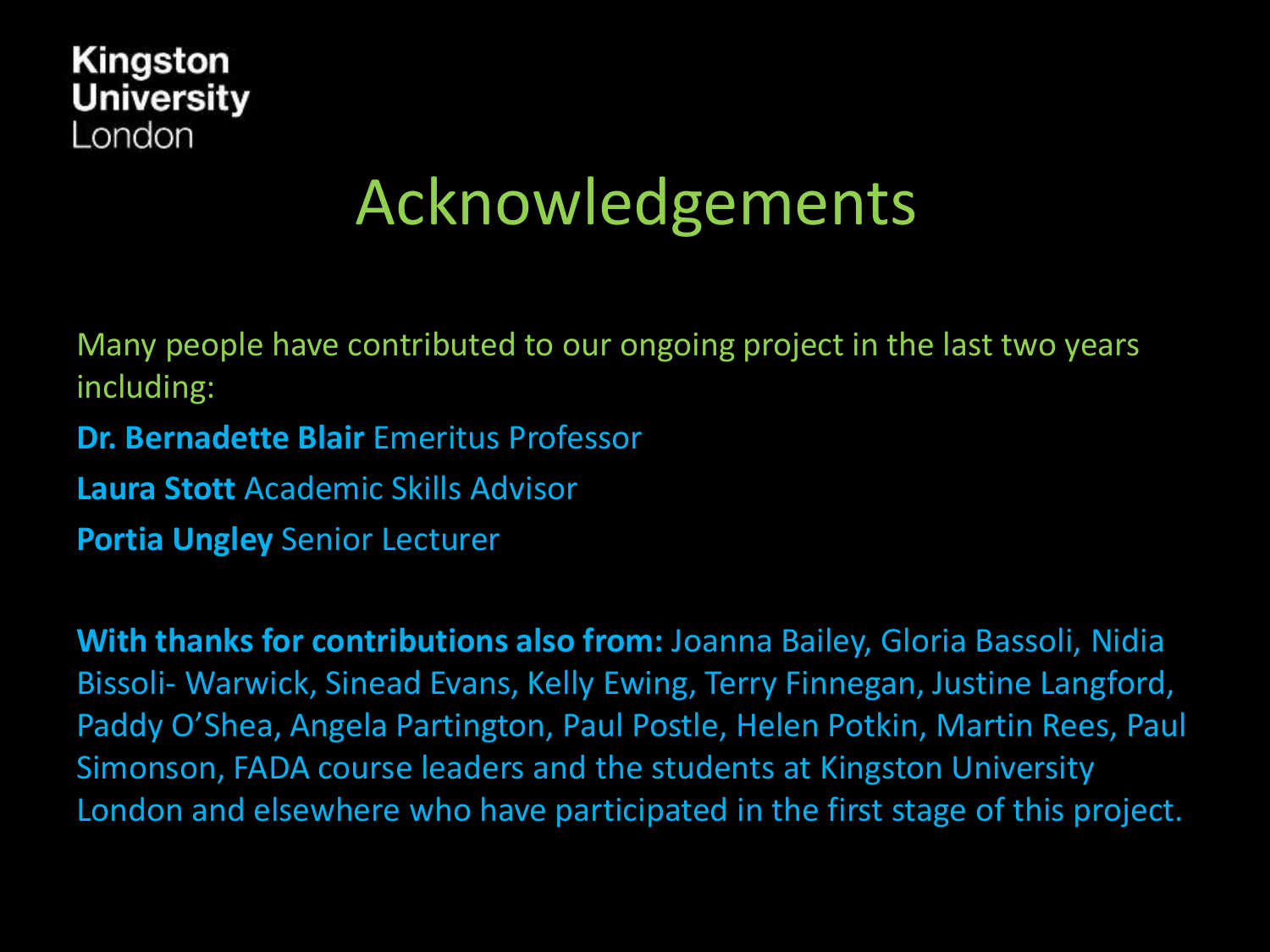

### Constructive Alignment Social Constructivism Communities of Practice

John Biggs *[Teaching for quality learning at university](http://www.johnbiggs.com.au/academic/constructive-alignment/)* (2003)

Lev Vygotsky *[Mind in Society](http://gsi.berkeley.edu/gsi-guide-contents/learning-theory-research/social-constructivism/)* (1978)

Etienne Wenger *[Communities of Practice: Learning, Meaning, and Identity](https://books.google.co.uk/books?hl=en&lr=&id=heBZpgYUKdAC&oi=fnd&pg=PR11&dq=communities+of+practice+learning+meaning+and+identity&ots=kepe-kcy1m&sig=N-iNhCwfQ5rfC_YlJGS1pzaH0Do#v=onepage&q=communities%20of%20practice%20learning%20meaning%20and%20identity&f=false)*  (1998)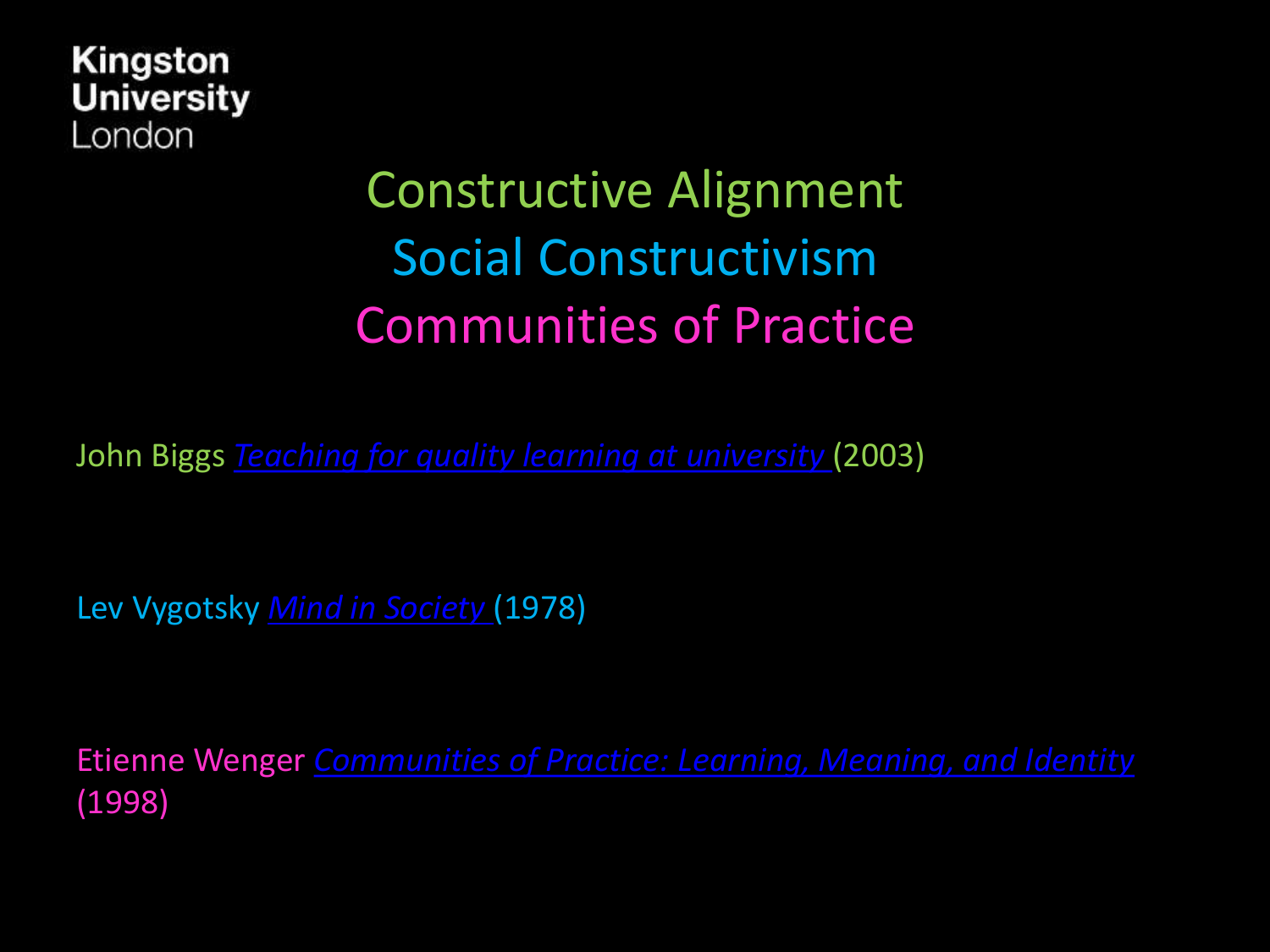

### How do we assess in Art & Design?

Susan Orr *[Marking Marks: Assessment in Art & Design](http://arts.brighton.ac.uk/__data/assets/pdf_file/0004/65308/Susan-Orr-article-Issue-10-pp-9-13.pdf)* (2010)

Group marking i.e. marking by many staff – an "artful social practice"

Assessment "Binaries"

The student and the work

Intention and outcome

Process and product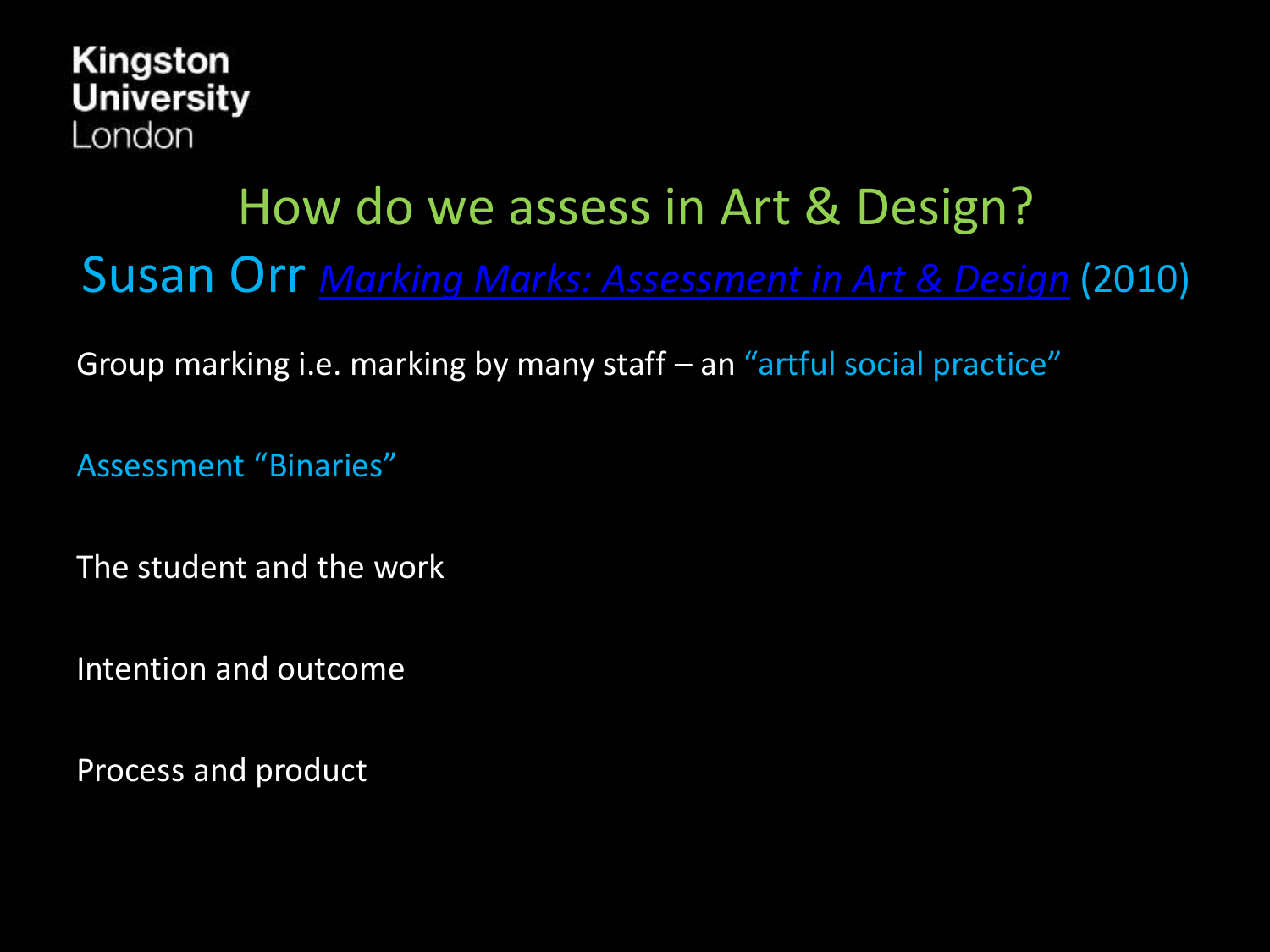### What are the issues for students?

- Perceptions of (un)fairness
- Parity amongst staff (many HPLs)
- Lack of transparency
- Conflicting advice
- Not understanding the feedback, or how it can help them progress
- Disconnect between studio practice and theory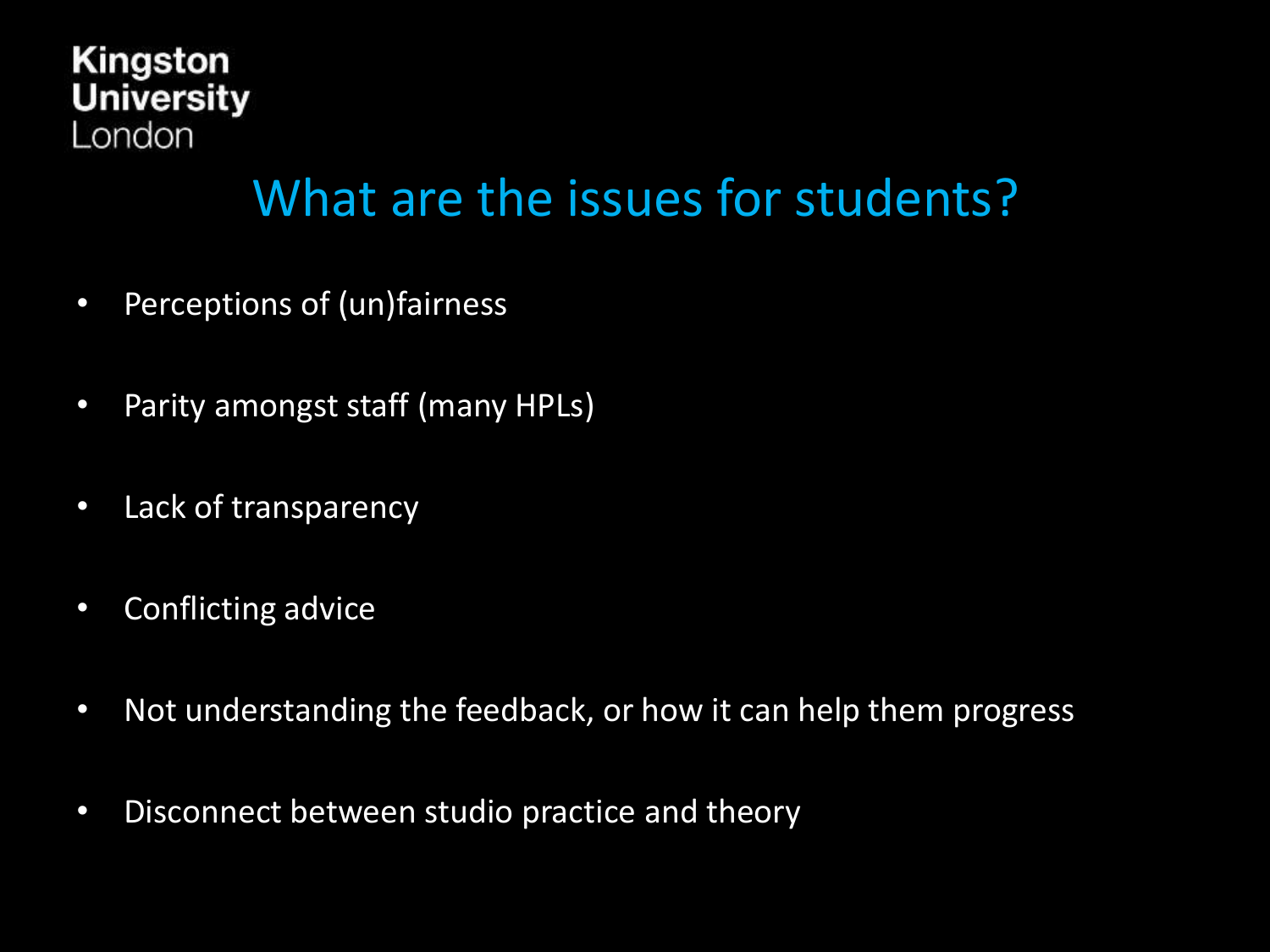### FADA Online Assessment & Feedback Project

Literature Review

Standardising Assessment Template Marking Criteria Rubric Grids

iPad pilots and audio feedback Student interviews and evaluation

Finding out what support KU offers Checking out other HEI systems and processes Staff debate, deep reflection, revision of LOs.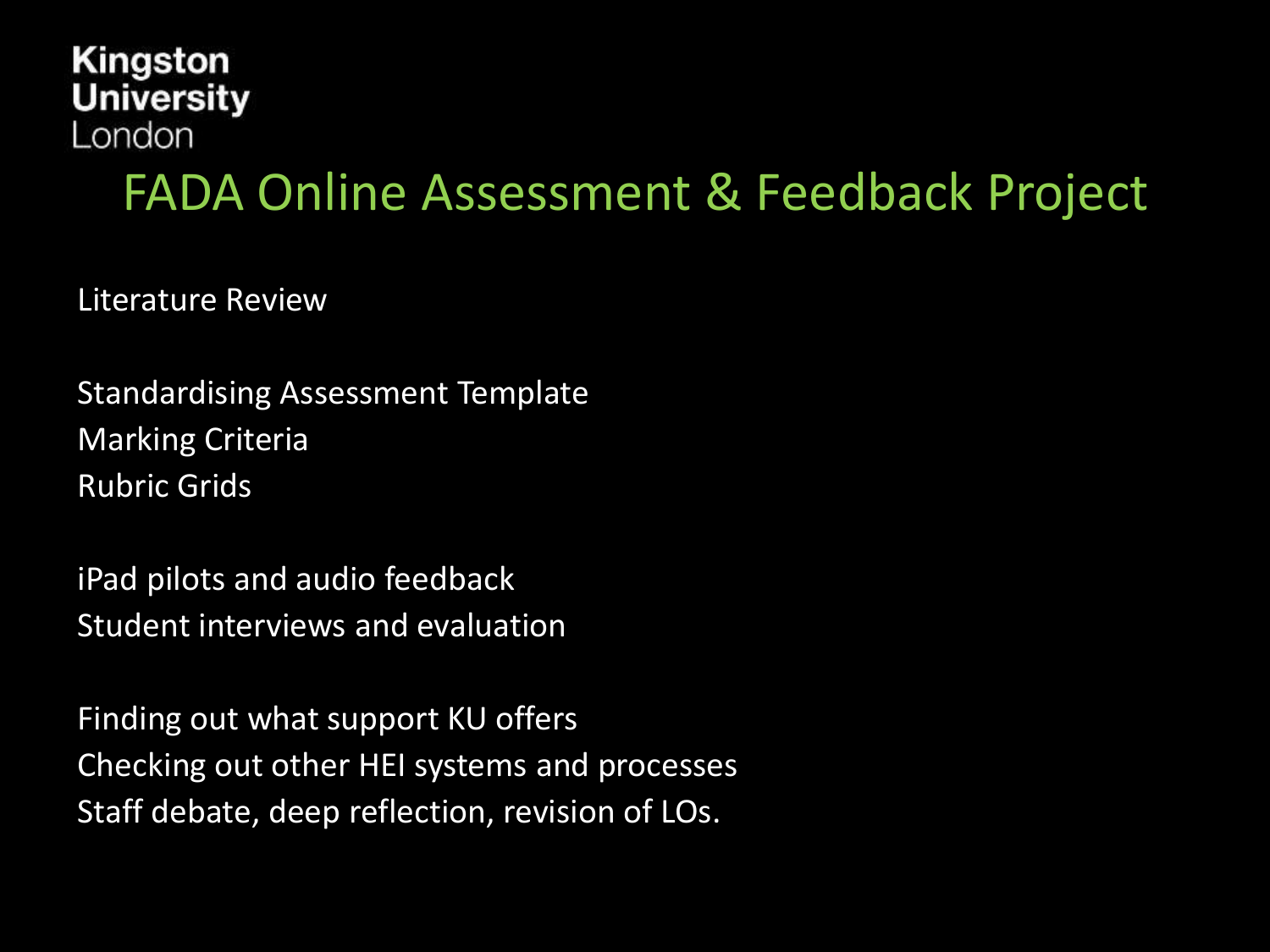#### **Key Points for Online Assessment and Feedback Systems from our Literature Review prepared by Laura Stott, Academic Skills Advisor**

- Repetition is a very useful tool for embedding knowledge at a deeper level. This is about systems rather than words. It may be about the repetition of the rubrics being used. Perhaps it is about enabling students to repeatedly access feedback as often as they like, and keeping it all in one place which they can repeatedly go to for new feedback.
- Consistency seems to be vital. Certainly the students interviewed in Habib et al. (2012) report that the use of different platforms to disseminate information caused confusion. We can take from this that it is of upmost importance that all assessment and feedback information is in one place and the same system is used consistently. Forcing students to learn new VLE of feedback systems numerous times can create a reluctance to engage in them, which will inevitably have an impact on their learning and on receiving information in a timely manner (Habib, 2012).
- The volume of text should be as minimal and concise as possible.
- Control, over pace of learning and format, can be of great benefit in helping dyslexic students overcome their own personal and specific manifestations of the condition.
- Positive aspects of having forms of dyslexia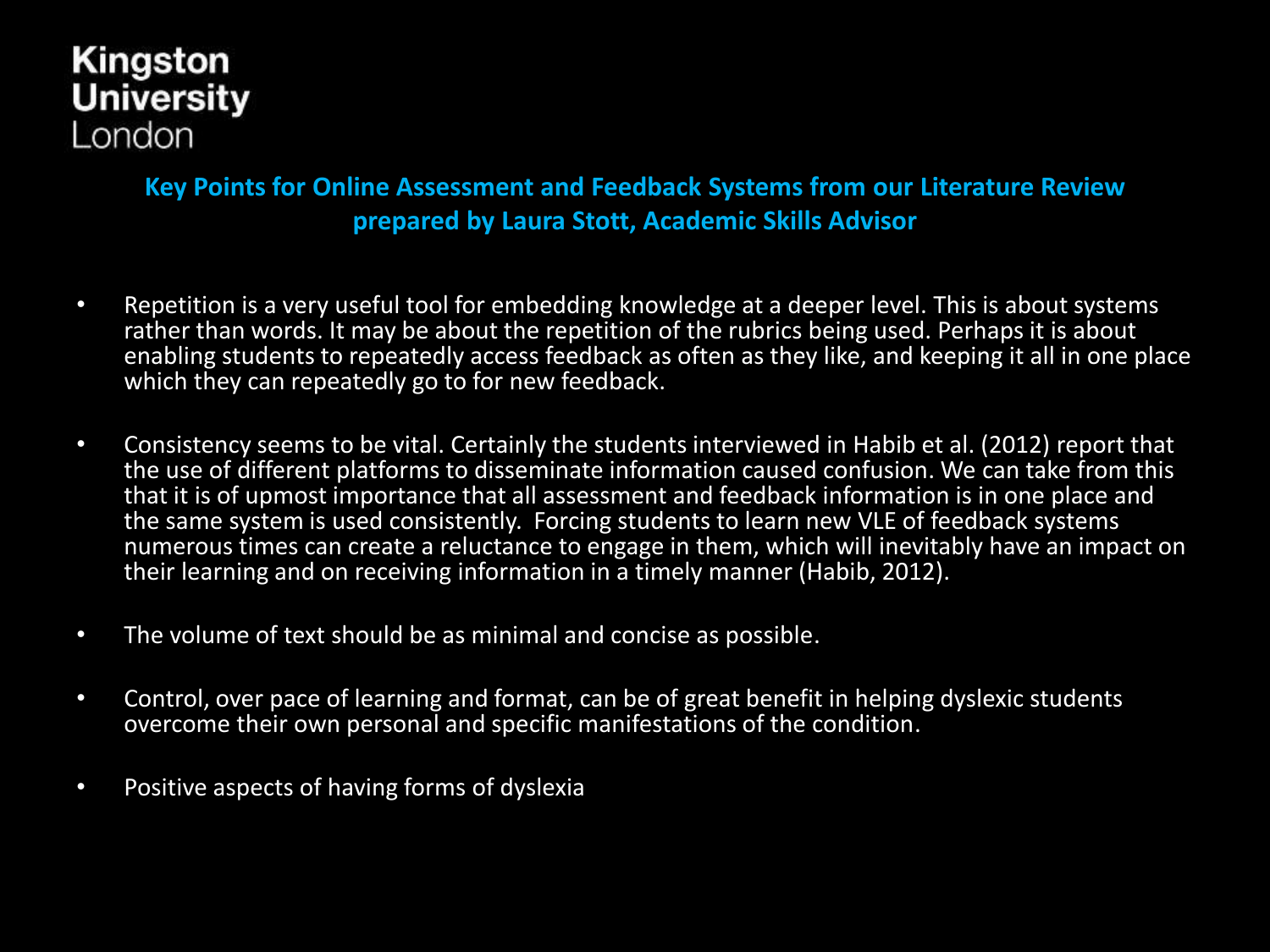

## The interviews

- Who we asked
- What we asked
- What we found out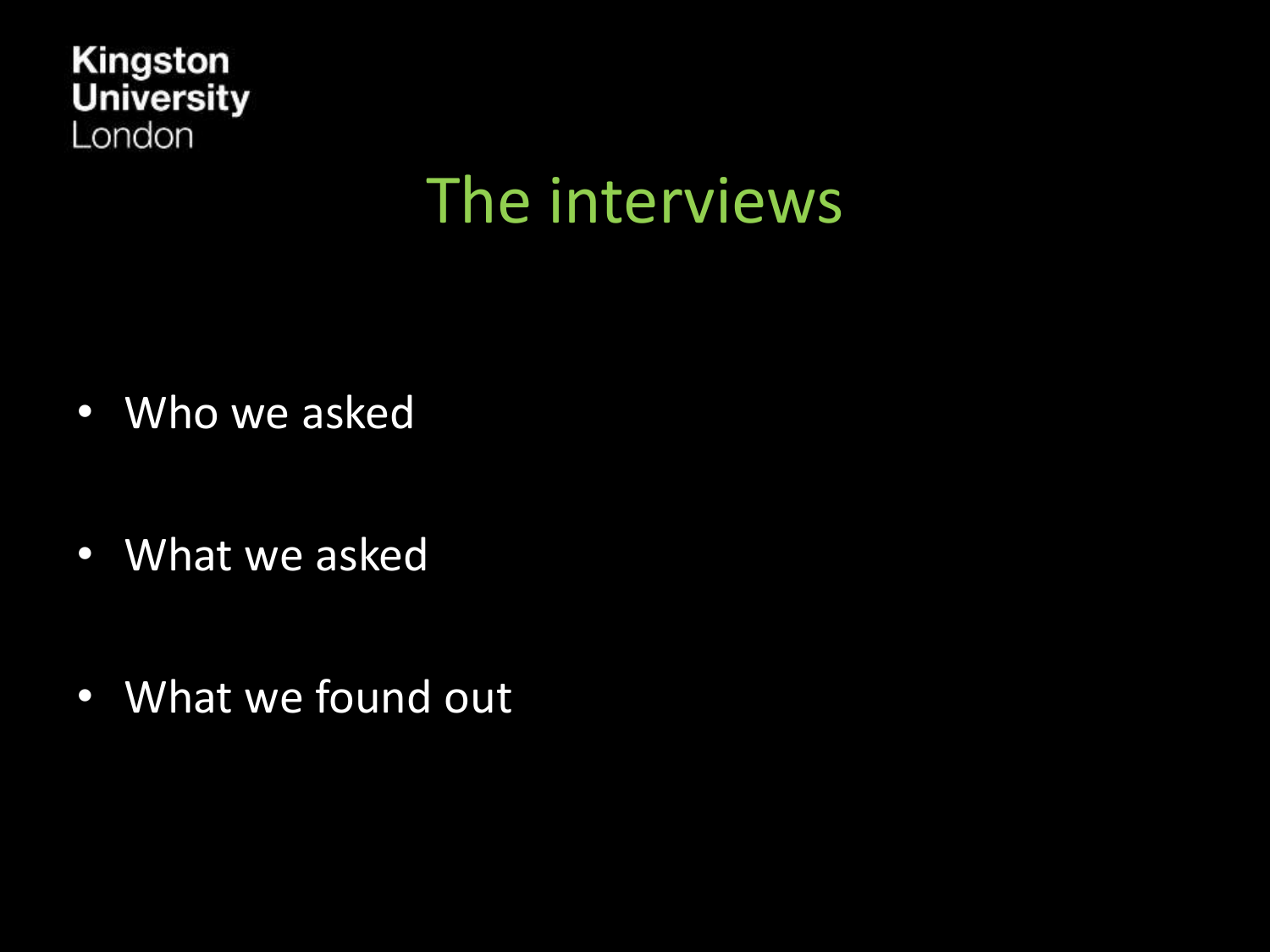

## Who we asked

- Students with dyslexia
- Students who volunteered from open call
- Students feeding back on pilot projects trialling audio feedback and rubric grids
- From Design School, ADH, A & L and another institution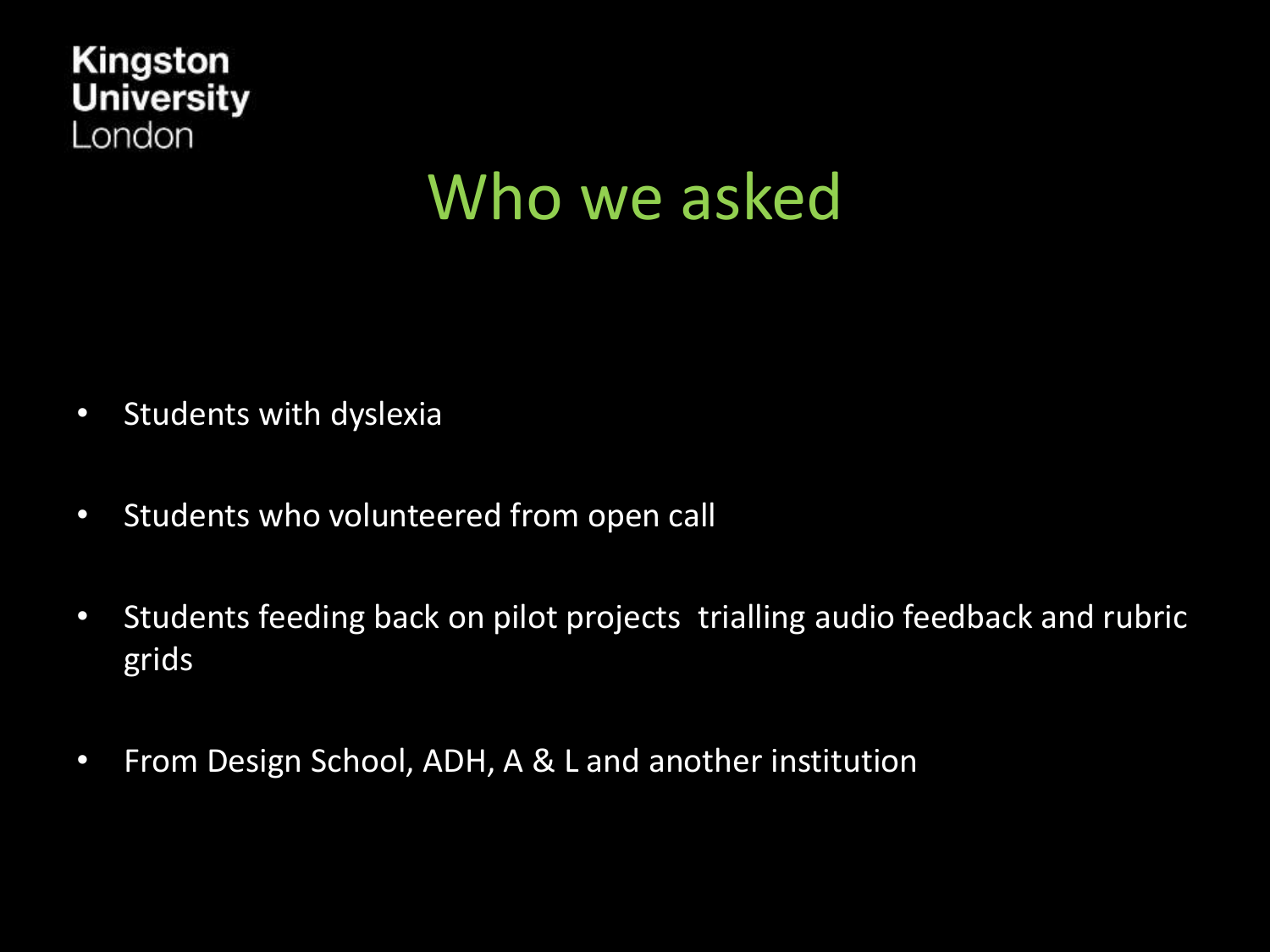

## What we asked

- Student understanding and experience of assessment and feedback in general
- What electronic device students currently use to access their course material and feedback.
- Suggestions for how we could improve assessment and feedback to help them in their studies.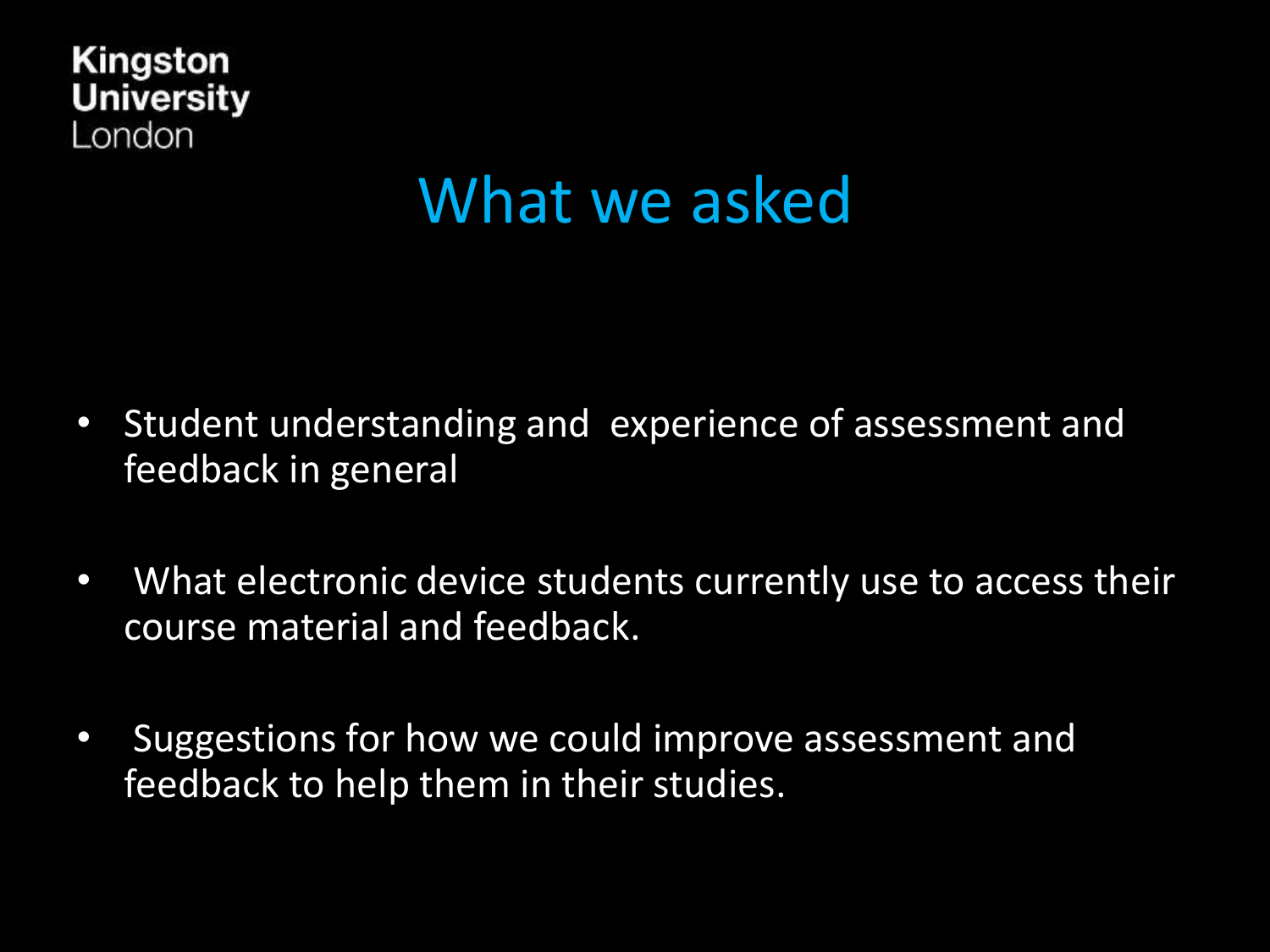

## What we found out

- Confusion about the terms formative and summative, and modules and projects terms of assessment
- Lack of standardization
- Students would like opportunity to clarify feedback not always possible due to size of cohort
- All wanted prompt, succinct summative feedback, bullet points
- Not always consistent with formative feedback
- Verbal feedback might be hard to understand/mumbled/ difficulty with language and accents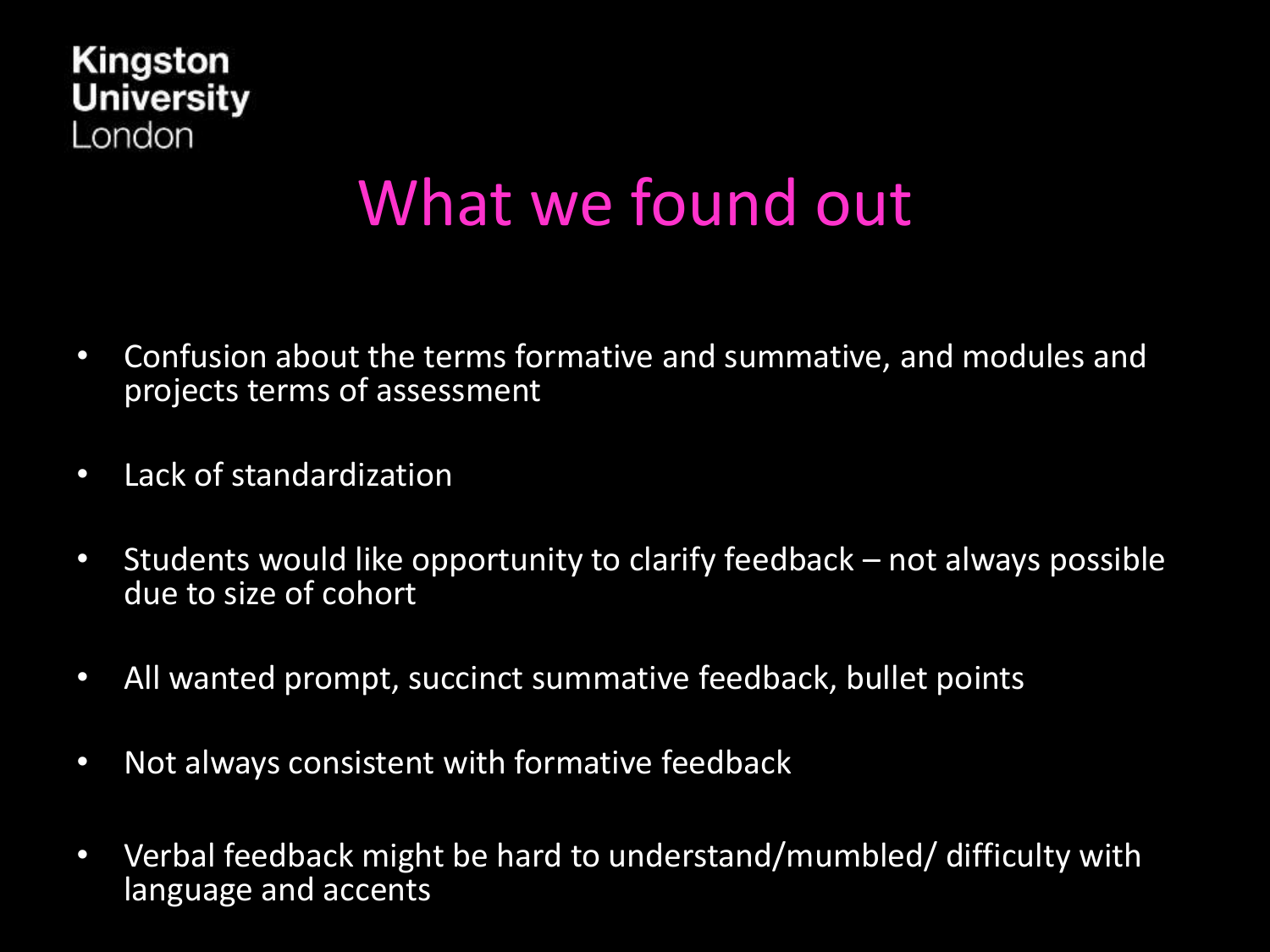

### What we found out 2

- HPLs not available for follow up on assessment
- Students would all like comments divided into what they had done well and areas for improvement so they could understand their strengths and weaknesses
- Students would like more regular opportunities for face to face progress tutorials.
- In their contextual studies modules, students found group tutorials useful because of the variety of suggestions from their peers.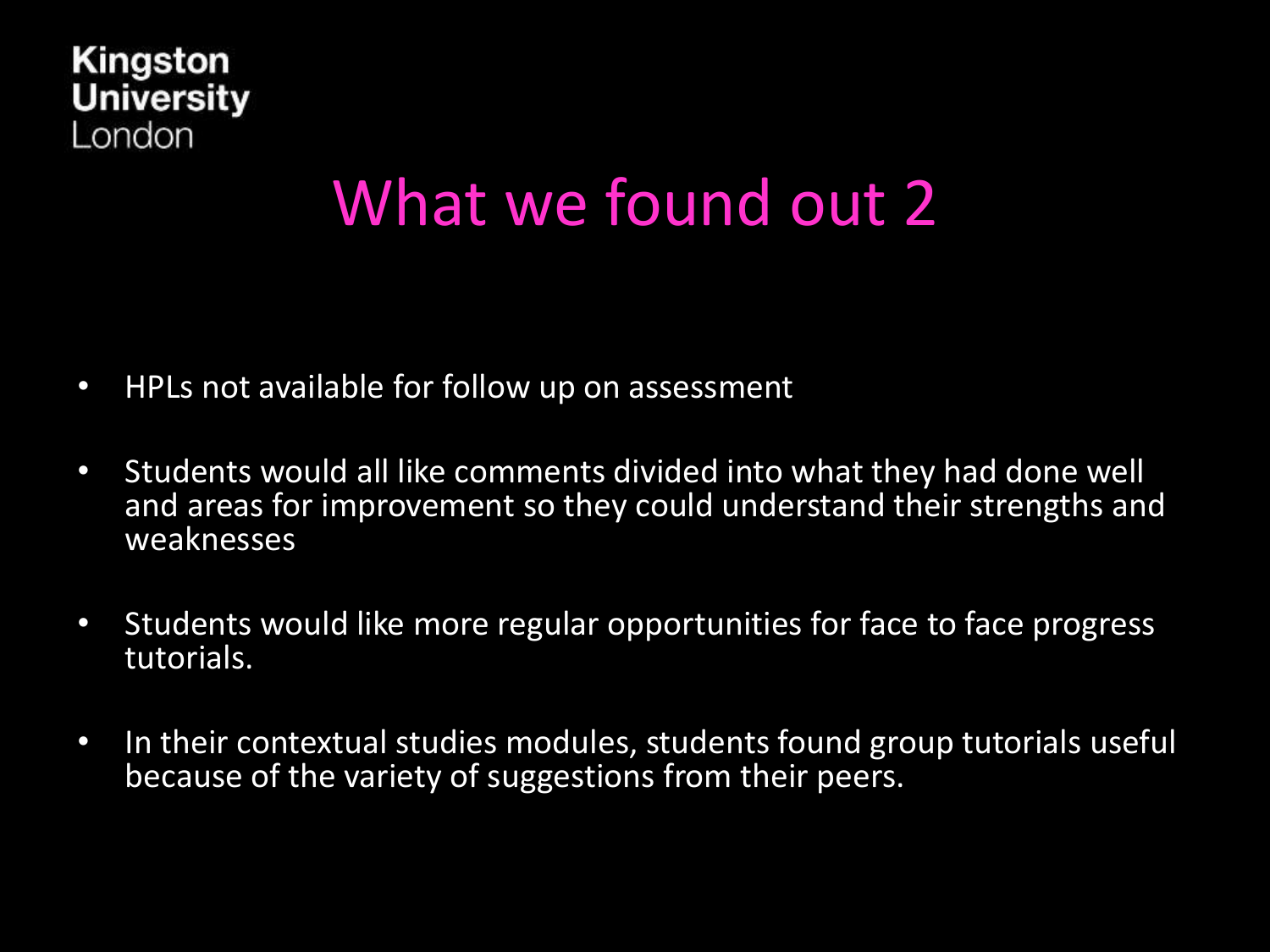

### What we found out 3

- Email is most common way to receive summative feedback
- Facebook not good as some students miss out
- Don't assume students have smartphones or access to internet on their phone
- Audio feedback appreciated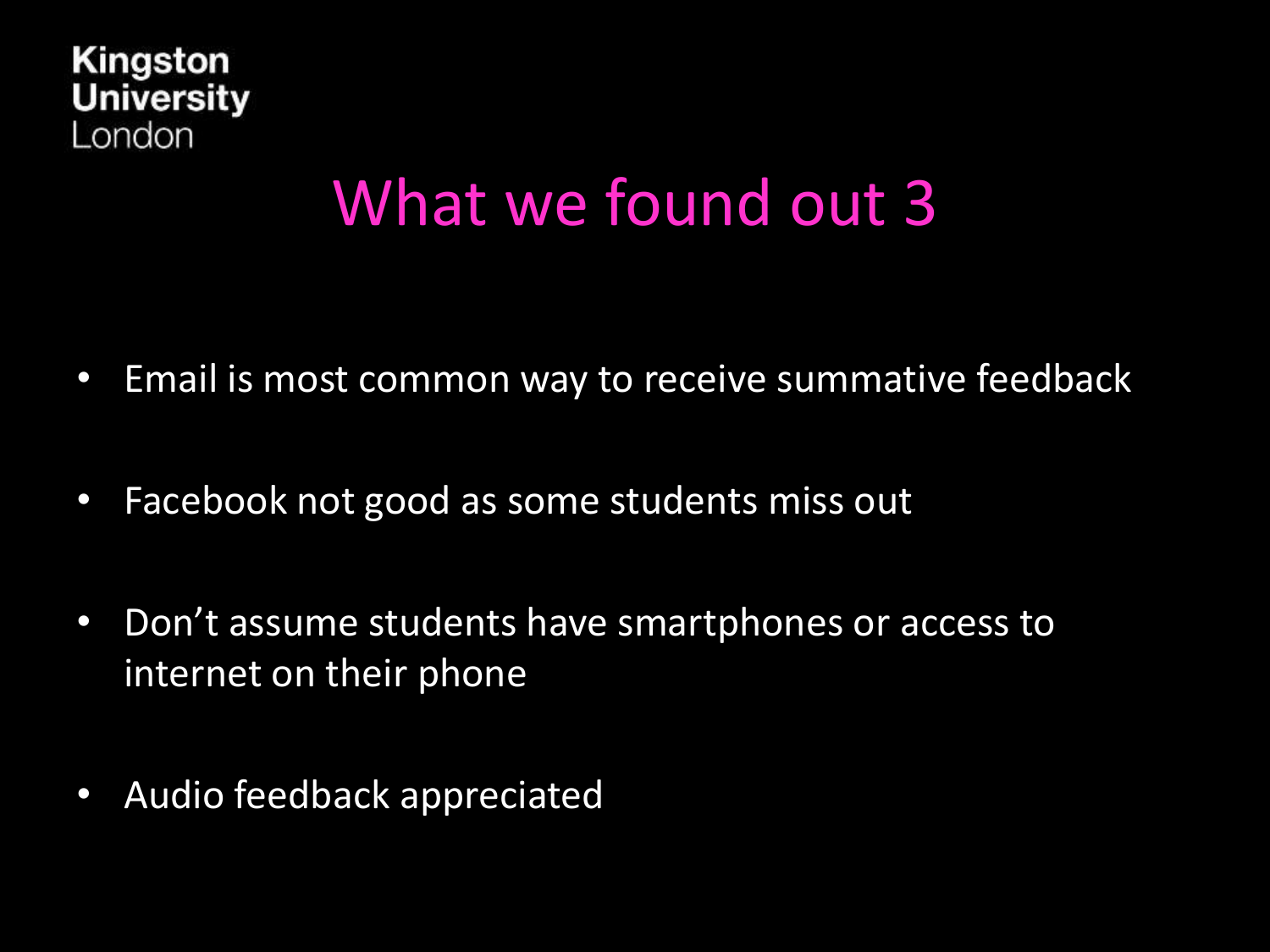## Dyslexia – what helps?

- Some students liked the audio feedback, dependent on form of dyslexia they have, would like to have more in future
- All students with dyslexia reported our current VLE difficult to use, not user friendly
- Students want "*clarity and consistency, I think that makes anything better"*
- Preference for electronic rather than handwritten feedback forms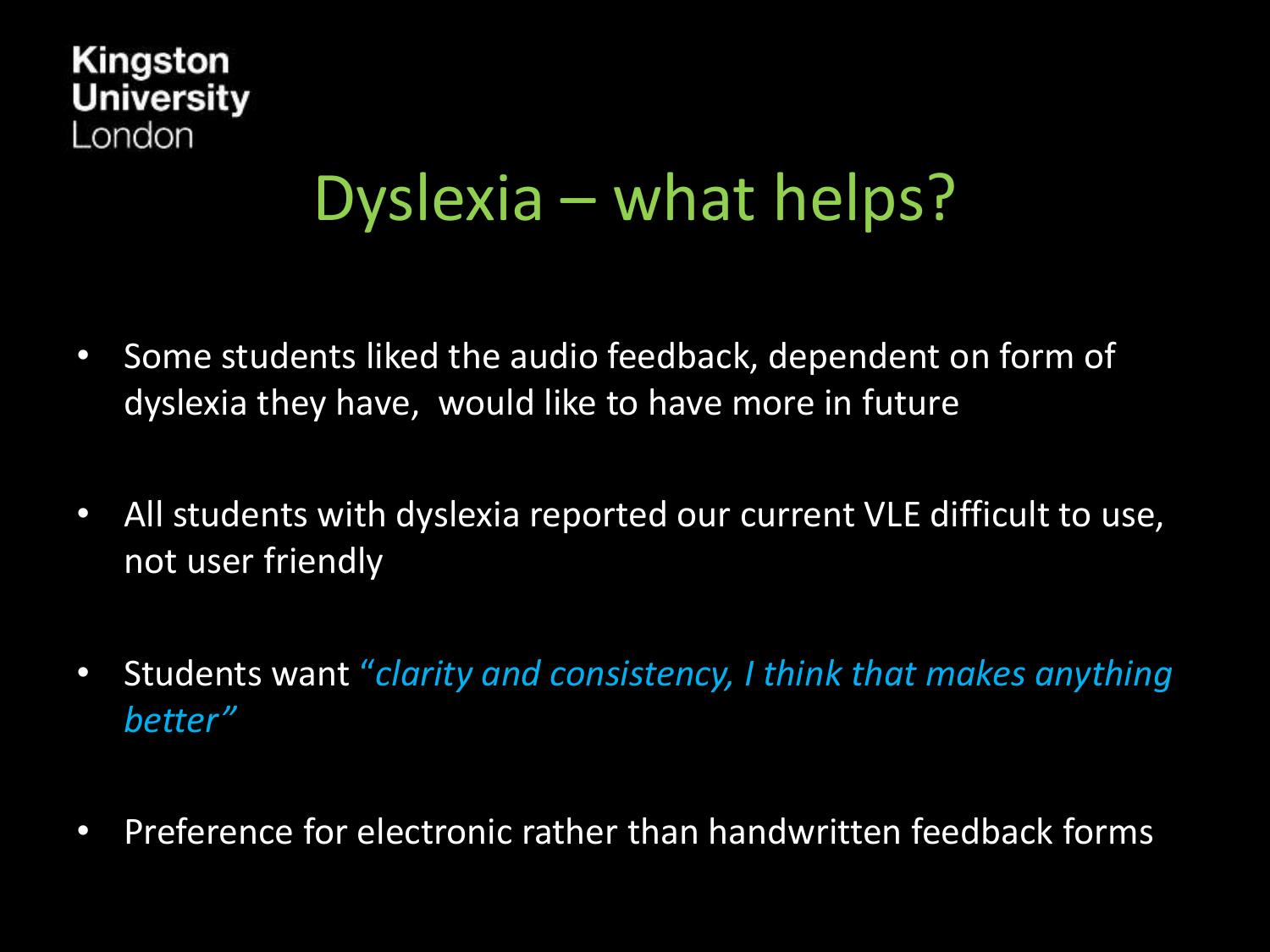# What students thought of Audio Feedback

- Dyslexic students on the audio trial initially found the feedback different but thought this would be an improvement for feedback in the future.
- *"I think there was a lot more feedback. There was some written feedback as well, but to hear it, there was more in there; it was more nuanced. I could tell what was more positive, what was not as positive. And it was easier to understand the module leader's point of view, rather than just from a blank, flat piece of text. "*
- "*there's an issue where the tutors are expecting a certain level of comprehension, which is understandable but our students aren't always there. So I think in this case an audio feedback, where the student can pause it and go back and listen again, would be very helpful."*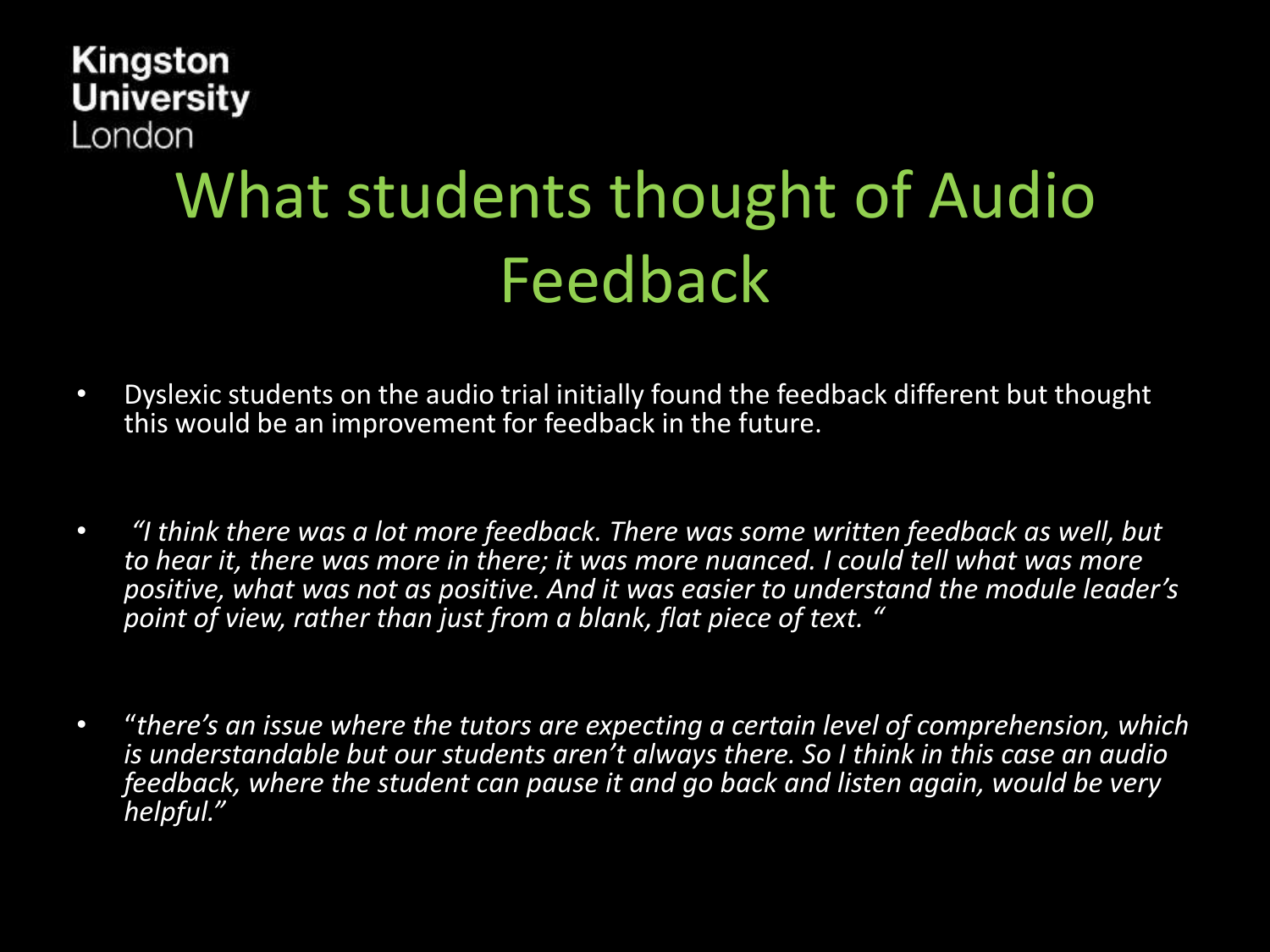• Dyslexic students welcomed getting feedback electronically, rather than on written sheets*.* 

• *"I find it to be completely advantageous, because I have it in front of me and I can refer back to it, and I don't have to go flying through sheaves of paper."*

• *"I would prefer it written, and the audio kind of falls into that, mostly because I'm socially anxious so face to face interactions can get to be a little too much. "*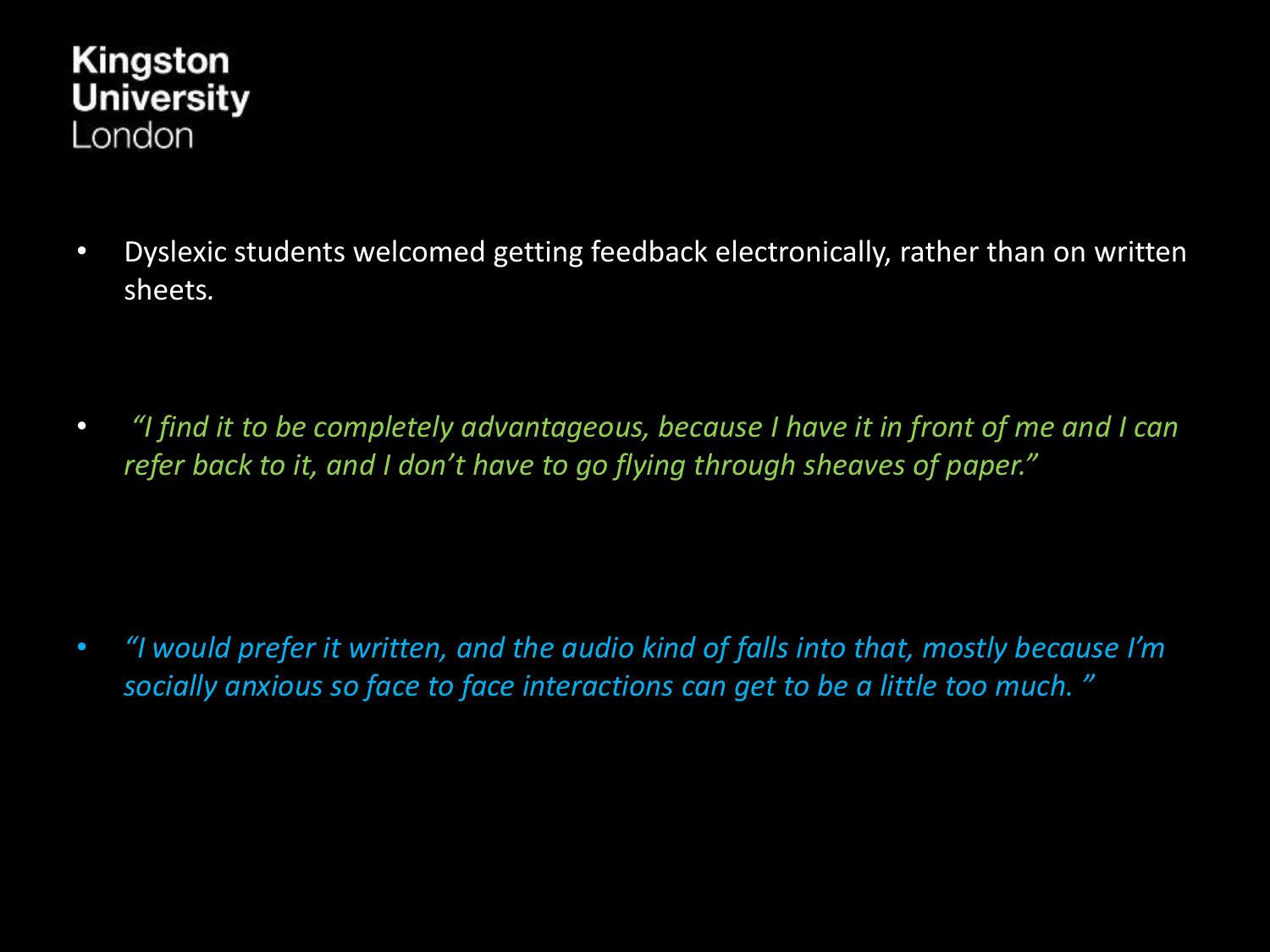# A.N. Other college

- These students understood terms formative and summative
- Formative feedback F2F, then via email through Google Drive
- Students noted or recorded verbal feedback on their phones
- Laptops and phones used to access feedback, but phones not as useful
- Google Drive popular and accessible
- Still a preference for F2F meeting for clarification
- Feedback for studio and contextual modules all in same format so consistent.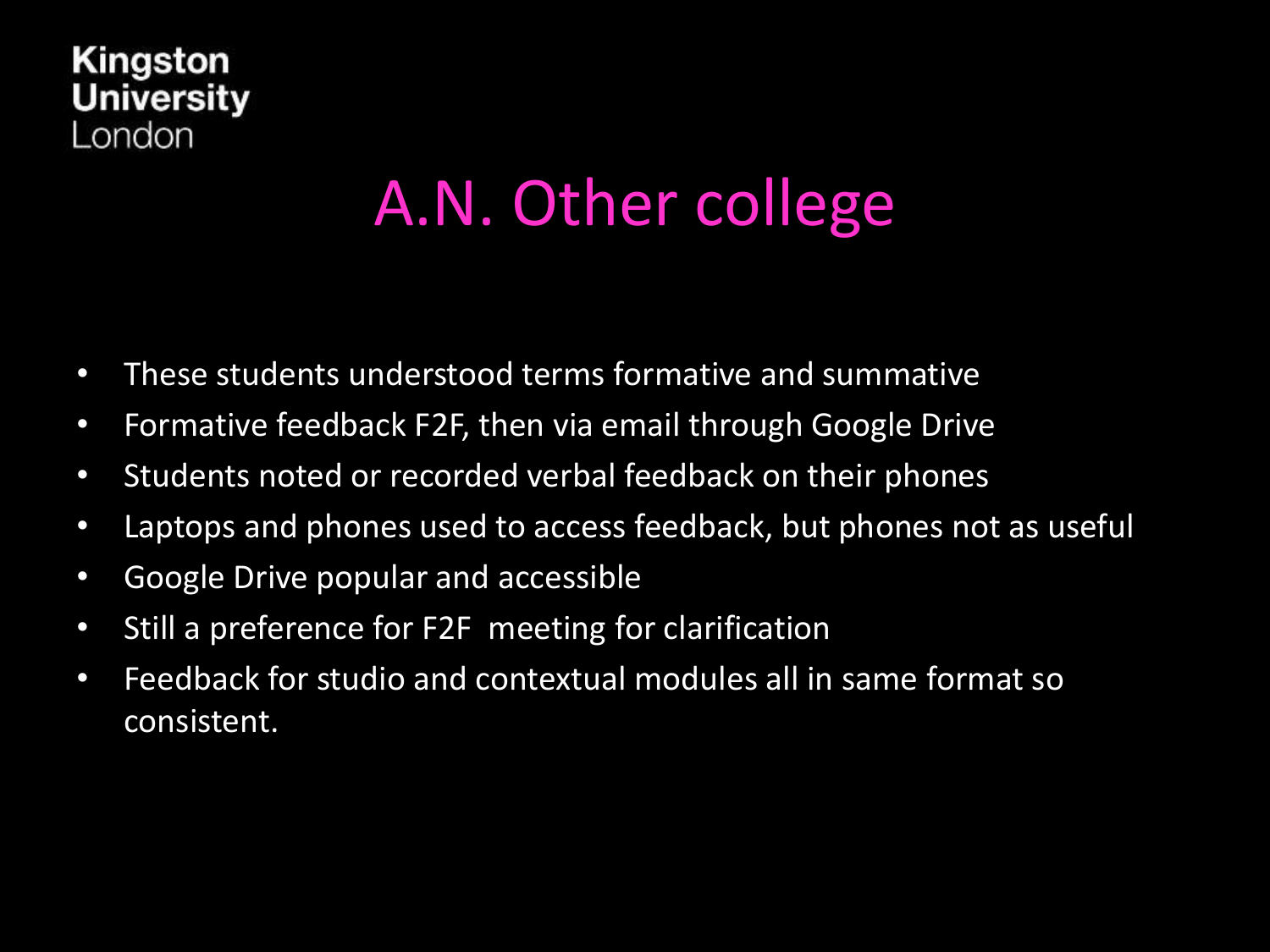# What next?

- Rubric Grids and more standardised templates for assessment and feedback being introduced by the next academic year.
- More trials of iPad marking and audio feedback, more student evaluation.
- Developing new Assessment & Feedback guidelines for staff and students to embed best practice.
- Developing guides for staff and students on best practice and support available in relation to dyslexia.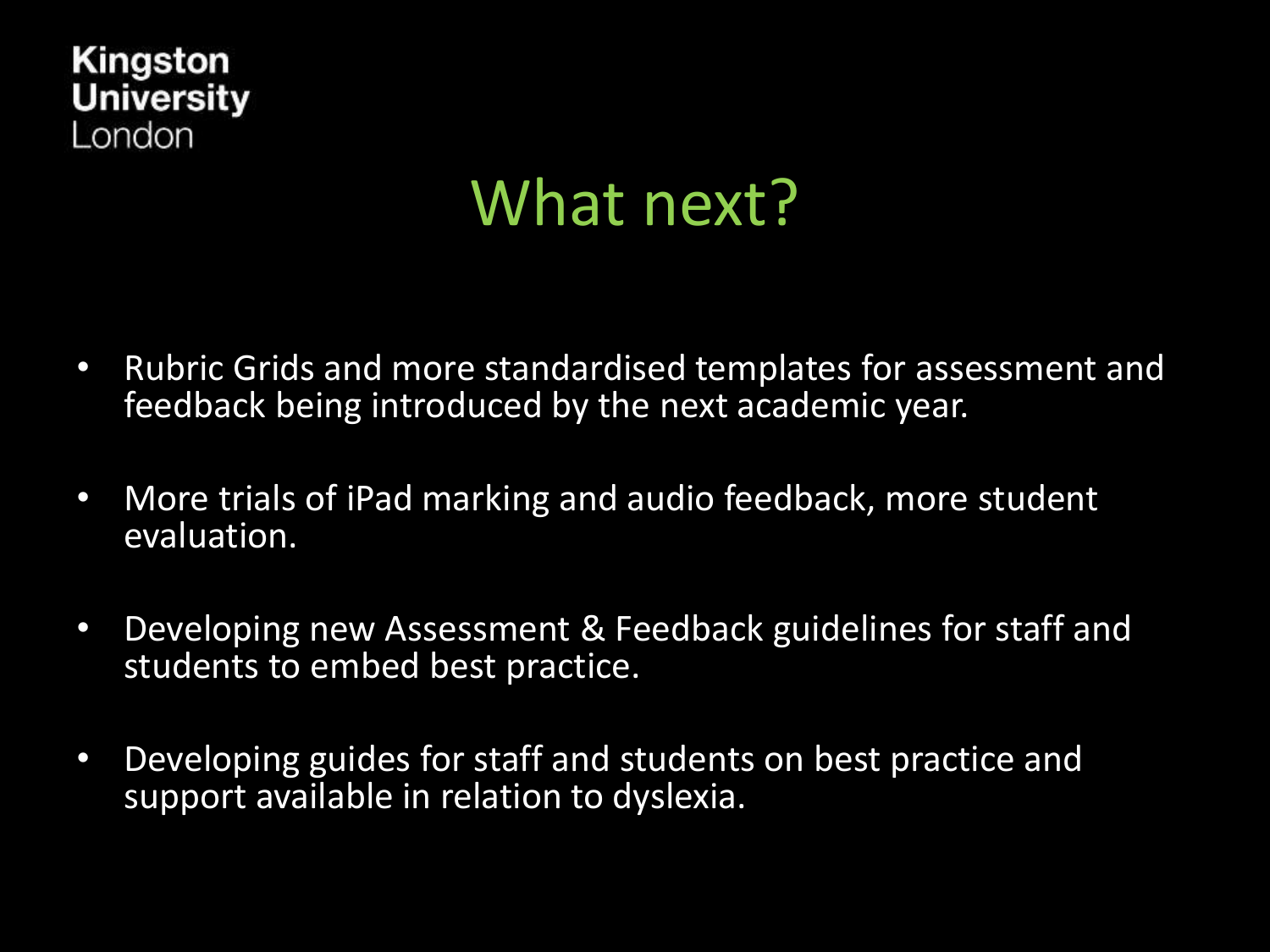### Example of Criteria developed by Illustration Animation

ANALYSIS: critical examination of context and interpretation

EXPERIMENTATION: testing of thinking through making, risk taking and problem solving

COMMUNICATION & PRESENTATION: realisation of intentions and skill in appropriate media

PERSONAL & PROFESSIONAL DEVELOPMENT: planning, time-management, commitment & subject engagement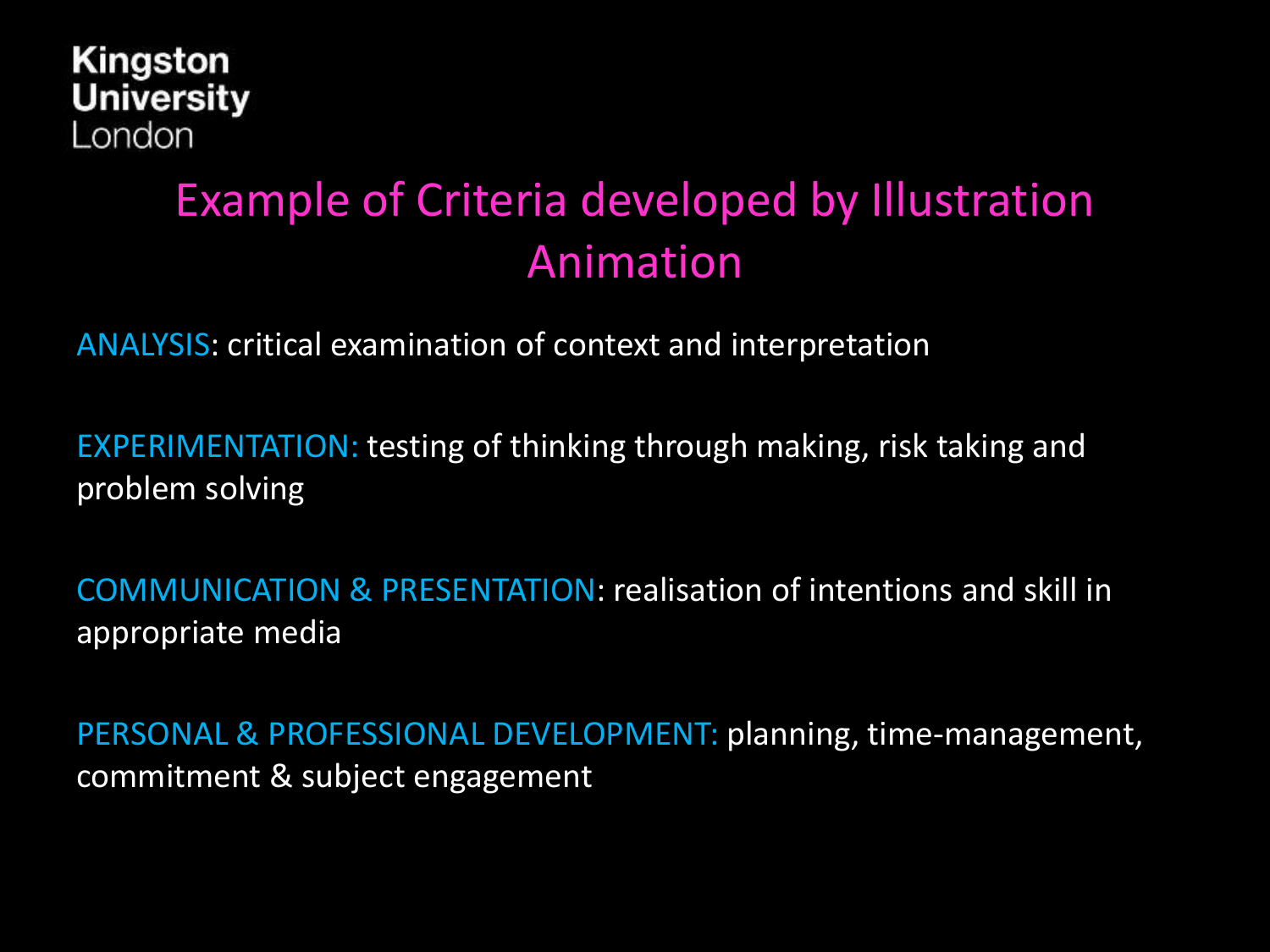## Interim Conclusions

### Benefits for us as a faculty

- deep reflection on how we go about A &F, might not have been the case if we had imposed a rigid structure?
- Finding out more about how we can support students with dyslexia (and Asperger's)
- Uncovering difficulties with technology for staff with dyslexia that we need to address.
- Saving time on marking, better experience for all our students.
- When will results (hopefully) begin to come through?
- Expansion of project this year.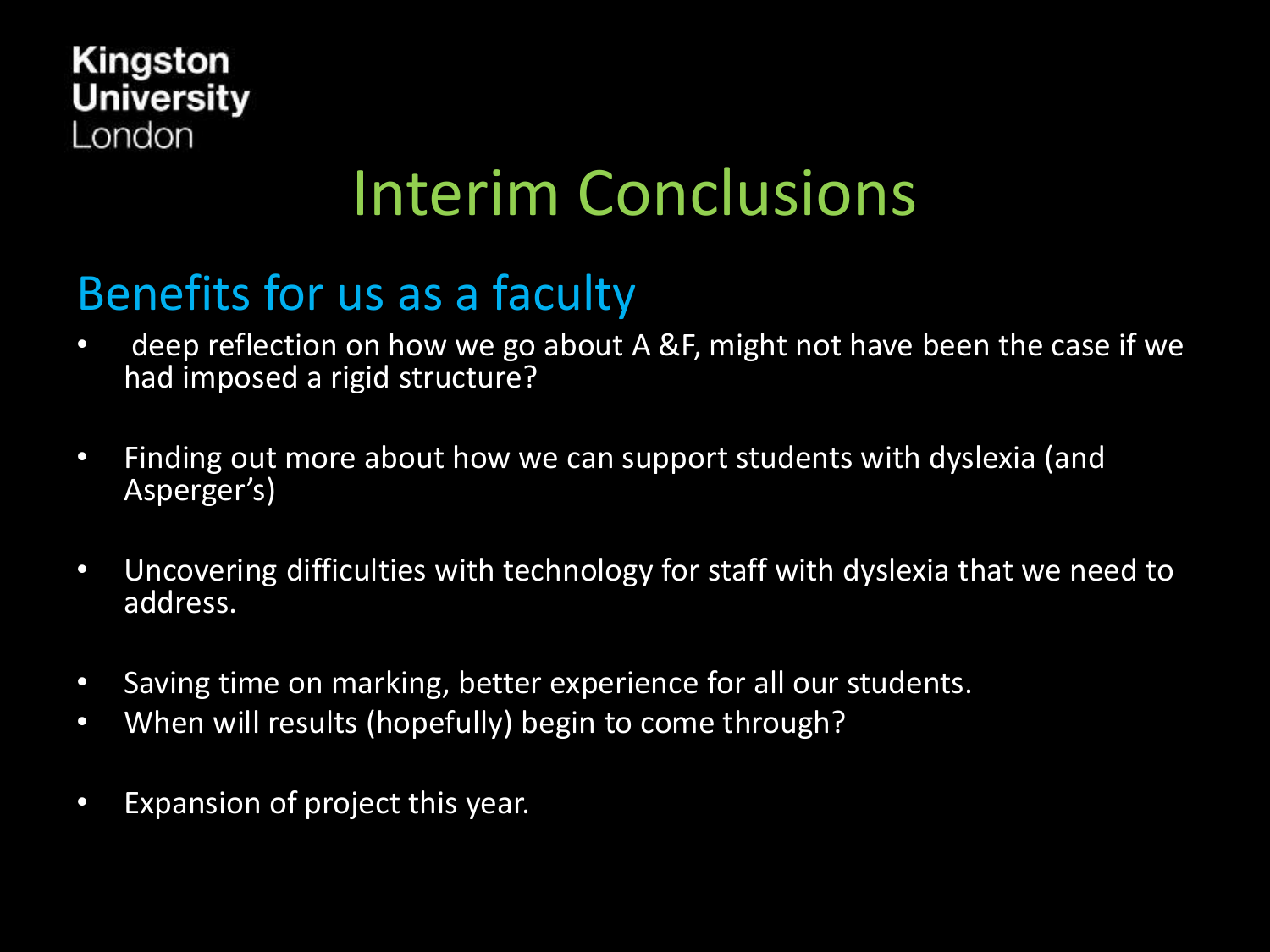

• our templates for UG and PG summative and formative Assessment and Feedback, provide a model that can be adapted by each course, but provide consistency across the Faculty.